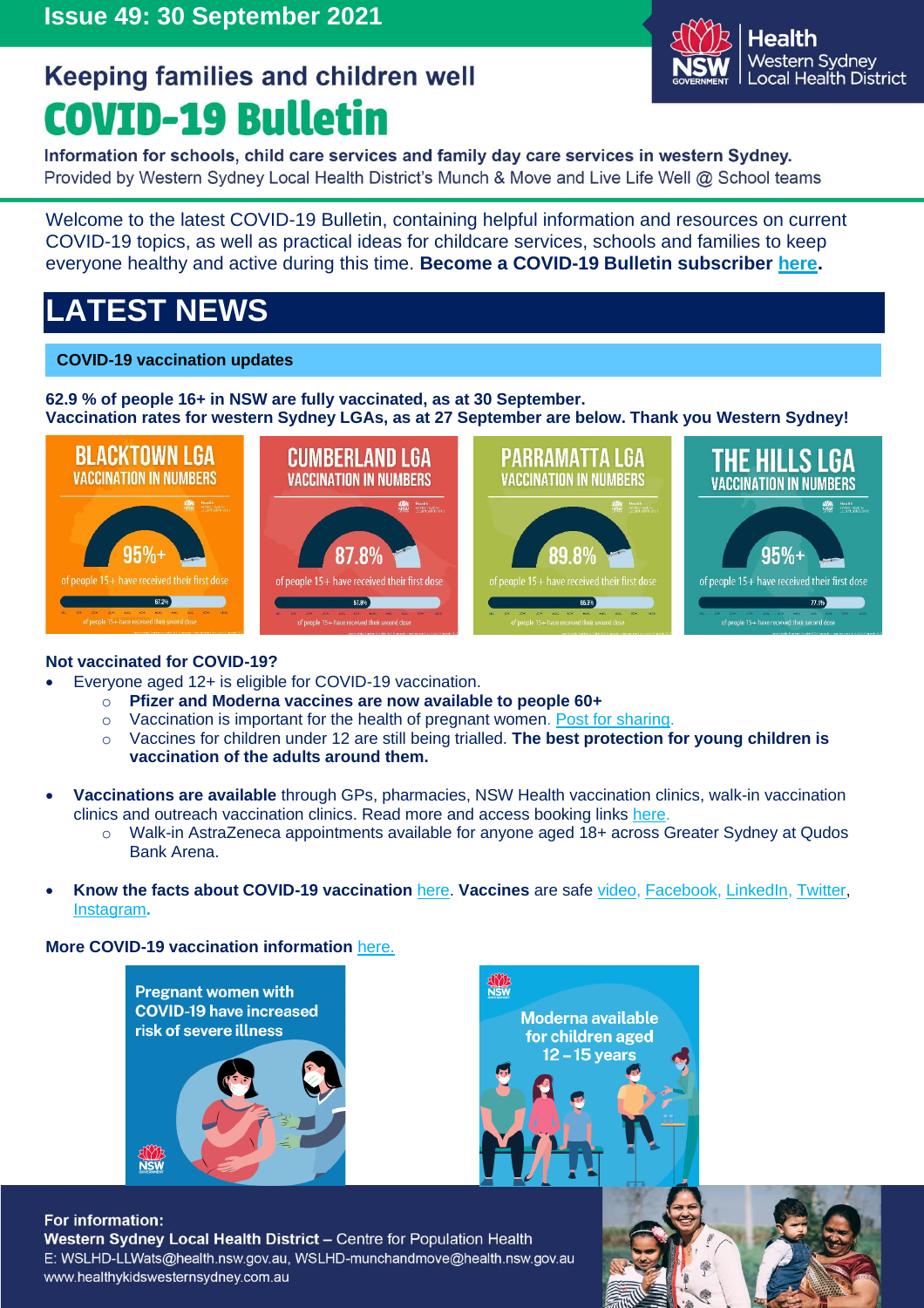• By 1 December, we anticipate over 90% of adults will be fully vaccinated and restrictions will ease for vaccinated and unvaccinated people.

## **More information: [Common questions about the rules,](https://www.nsw.gov.au/covid-19/rules/changes) [legislation and penalties](https://www.nsw.gov.au/covid-19/rules/legislation-and-penalties)**

For information: Western Sydney Local Health District - Centre for Population Health E: WSLHD-LLWats@health.nsw.gov.au, WSLHD-munchandmove@health.nsw.gov.au www.healthykidswesternsydney.com.au

# **Keeping families and children well COVID-19 Bulletin**

Information for schools, child care services and family day care services in western Sydney. Provided by Western Sydney Local Health District's Munch & Move and Live Life Well @ School teams

## **Your COVID-19 vaccination certificate is available**

- Online through your Medicare online account, Express Plus Medicare app, My Health Record and the Individual Healthcare Identifiers Service. Information [here,](https://www.health.nsw.gov.au/Infectious/factsheets/Factsheets/getting-covid-vac-record.pdf) and in 17 languages [here.](https://www.health.nsw.gov.au/Infectious/covid-19/Pages/translated/topic-vaccination.aspx)
- As a hardcopy, call the Australian Immunisation Register on 1800 653 809 between 8am-5pm, Monday to Friday and they will mail it to you.
- For adding to your Apple Wallet or Google Pay. Once you have your certificate in your Medicare app on your phone, go to "view your digital certificate'', underneath you will see options to "add to Apple Wallet" or "add to Google Pay''. Click on the button provided and it will be automatically added.

# **COVID-19 Digital Certificate**



## **NSW restrictions**

**Stay at home orders are in place for all of Greater Sydney,** including the Blue Mountains and Wollongong LGAs and parts of regional NSW. Regional stay at home orders are changing often. Find the rules for where you live [here.](https://www.nsw.gov.au/covid-19/rules)

#### **Restriction changes**:

- **Outdoor pools** can now open, if they have a [COVID safety plan](https://www.nsw.gov.au/form-master-page/covid-safety-plan/outdoor-swimming-pools-stay-at-home-areas-and-areas-of-concern-covid-19-safety-plan) using the NSW Health approved template. You can visit a pool either within in your LGA or **VISITORS TO**
- within 5km of home. Read more about rules for outdoor recreation [here.](https://www.nsw.gov.au/covid-19/rules/greater-sydney#rules-for-when-you-leave-your-home)
- All **construction sites** across NSW can now have 1 person per 4 square metres. Read more [here.](https://www.nsw.gov.au/covid-19/rules/construction-rules-and-restrictions#capacity-limits)
- **From 11 October**, 2 fully vaccinated people 12 years and over per day will be allowed to visit people in aged care.
- **From 18 October, the staggered return to face** to face learning at NSW schools will commence. **Read more [here.](https://education.nsw.gov.au/covid-19/advice-for-families)**

#### **NSW roadmap for easing restrictions:**

- 70% fully vaccinated target 11 October is firming as the day this takes effect. Note some adjustments have been made since the initial announcement. Read more [here.](https://www.nsw.gov.au/media-releases/roadmap-to-recovery-reveals-path-forward-for-all-nsw)
- 80% fully vaccinated target has been announced, with further easing of restrictions for fully vaccinated people. Details [here.](https://www.nsw.gov.au/sites/default/files/2021-09/FACT%20SHEET.pdf) [Post for sharing.](https://www.facebook.com/100064625744803/posts/219832316847625/?d=n)
- 



**NSW** 

**Roadmap** 

80% double dose



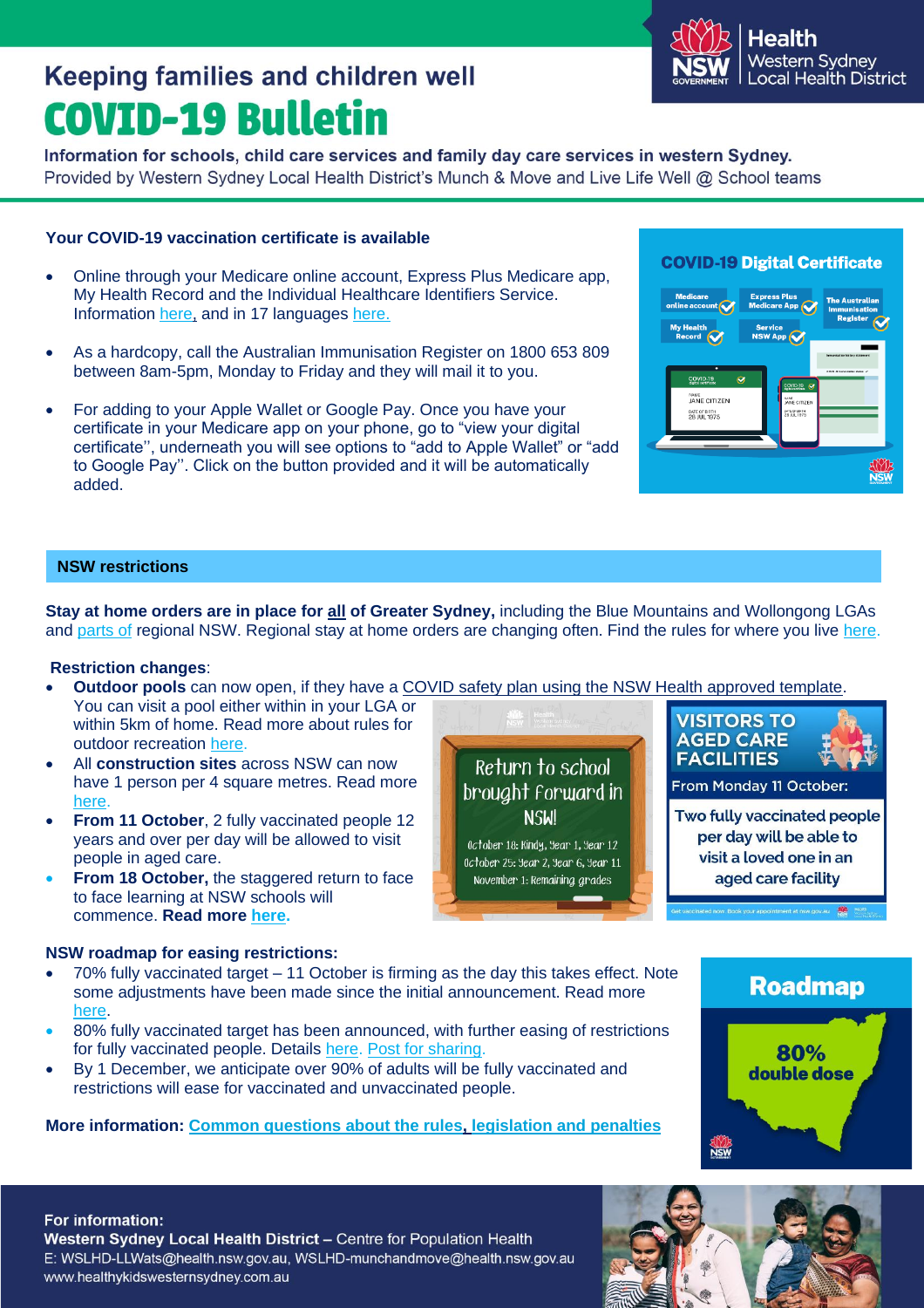

Information for schools, child care services and family day care services in western Sydney. Provided by Western Sydney Local Health District's Munch & Move and Live Life Well @ School teams

#### **Changes to COVID-19 payments**

- Changes to COVID-19 disaster payments will occur at 80% vaccination rate. Read more [here.](https://www.servicesaustralia.gov.au/individuals/services/centrelink/covid-19-disaster-payment)
- Changes to JobSaver will also occur at 80% vaccination rate. The NSW Government contribution to JobSaver will be maintained until 30 November. Read more [here.](https://www.nsw.gov.au/media-releases/jobsaver-extension-to-boost-boost-business-recovery)

#### **COVID-19 case alerts: new exposure sites in western Sydney**

Our 7 day average COVID cases in western Sydney are shown on the graph at right.

Thank you Western Sydney for:

- Staying home
- **Getting tested**
- Getting vaccinated.



Please check [here](https://www.nsw.gov.au/covid-19/latest-news-and-updates#nsw-covid-19-case-locations) for new exposure sites.

### **COVID-19 testing**

Western Sydney suburbs of most concern remain **Auburn, Guildford, Merrylands and Blacktown.**

Please get tested if you have [symptoms,](https://www.nsw.gov.au/covid-19/health-and-wellbeing/symptoms-and-testing) even if they are mild.More than 40 Western Sydney testing clinics available. Find your nearest one [here.](https://www.nsw.gov.au/covid-19/how-to-protect-yourself-and-others/clinics)

#### **Need copies of your COVID-19 test results report for work or school?**

If you had your COVID-19 test done by NSW Health Pathology, you can now access your results through a new secure online Results Portal. Find out more [here.](https://www.pathology.health.nsw.gov.au/covid-19-info/covid-19-results-direct)



#### For information:

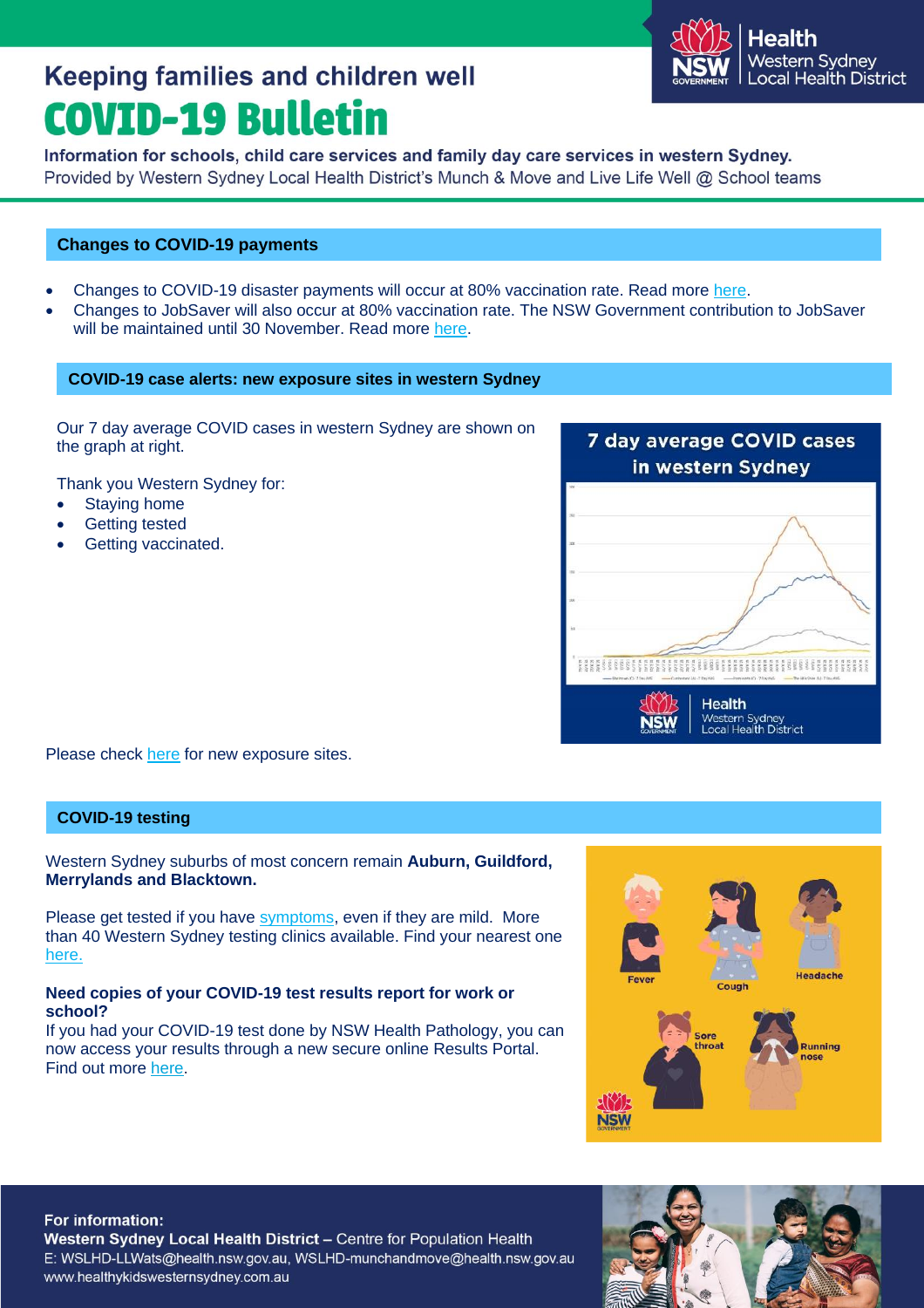

Information for schools, child care services and family day care services in western Sydney. Provided by Western Sydney Local Health District's Munch & Move and Live Life Well @ School teams

### **Information for families – road map to face-to-face learning**



#### **Transition to school post-lockdown**

Community Early Learning Australia (CELA) Educator, Kate Damo shares some tips and insights into how we can help children transition more

smoothly to school.

Read more [here](https://www.cela.org.au/publications/amplify!-blog/august/transition-after-lockdown?utm_medium=email&utm_campaign=Amplify%20-%20Transition%20to%20school%20in%20COVID%20environment%20PLUS%20small%20groups%20-%20210830&utm_content=Amplify%20-%20Transition%20to%20school%20in%20COVID%20environment%20PLUS%20small%20groups%20-%20210830+CID_931fb6069a01a48c4ceb12a7c2d71509&utm_source=email&utm_term=FIND%20OUT%20MORE)



#### **Keeping safe as we come out of lockdown**

As more children and families make a return to early education and care, it will be imperative to keep staff and children as safe as possible. This article provides a handy guide for early learning centres on COVID safety considerations including masks, hygiene, QR codes, pick-up and drop-offs and ventilation to name a few.

More information [here](https://www.cela.org.au/publications/amplify!-blog/september-2021/the-roadmap-towards-keeping-safe-out-of-lockdown?utm_medium=email&utm_campaign=Amplify%20-%20Post-lockdown%20roadmap%20PLUS%20active%20citizens%20with%20extraordinary%20ideas%20-%20210921&utm_content=Amplify%20-%20Post-lockdown%20roadmap%20PLUS%20active%20citizens%20with%20extraordinary%20ideas%20-%20210921+CID_004c7708a4b8d7ec7d826f6ab43576de&utm_source=email&utm_term=FIND%20OUT%20MORE)

**For the latest advice on the Roadmap to face-to-face learning please check [here](https://education.nsw.gov.au/covid-19/advice-for-families#Roadmap0)**

#### **Mental wellbeing & COVID-19 – Information for families**

### **New phone app to support children's mental health and wellbeing**

A new, free phone application with information, ideas and guidance for parents to help them provide additional support your child's mental health and wellbeing is now available. More information [here](https://www.health.gov.au/ministers/the-hon-greg-hunt-mp/media/new-phone-app-to-support-childrens-mental-health-and-wellbeing)

### **STRIDE - Safe Space Blacktown, for better mental health**

If you're feeling distressed and need a safe space, STRIDE, Safe Space Blacktown provide a warm, welcoming environment for people 16+. No referral needed. Contact 0402 511 436 or visit 24 Panorama Parade Blacktown. Open 3 - 9pm, Wednesday to Saturday. More information [here](https://stride.com.au/)



#### For information:

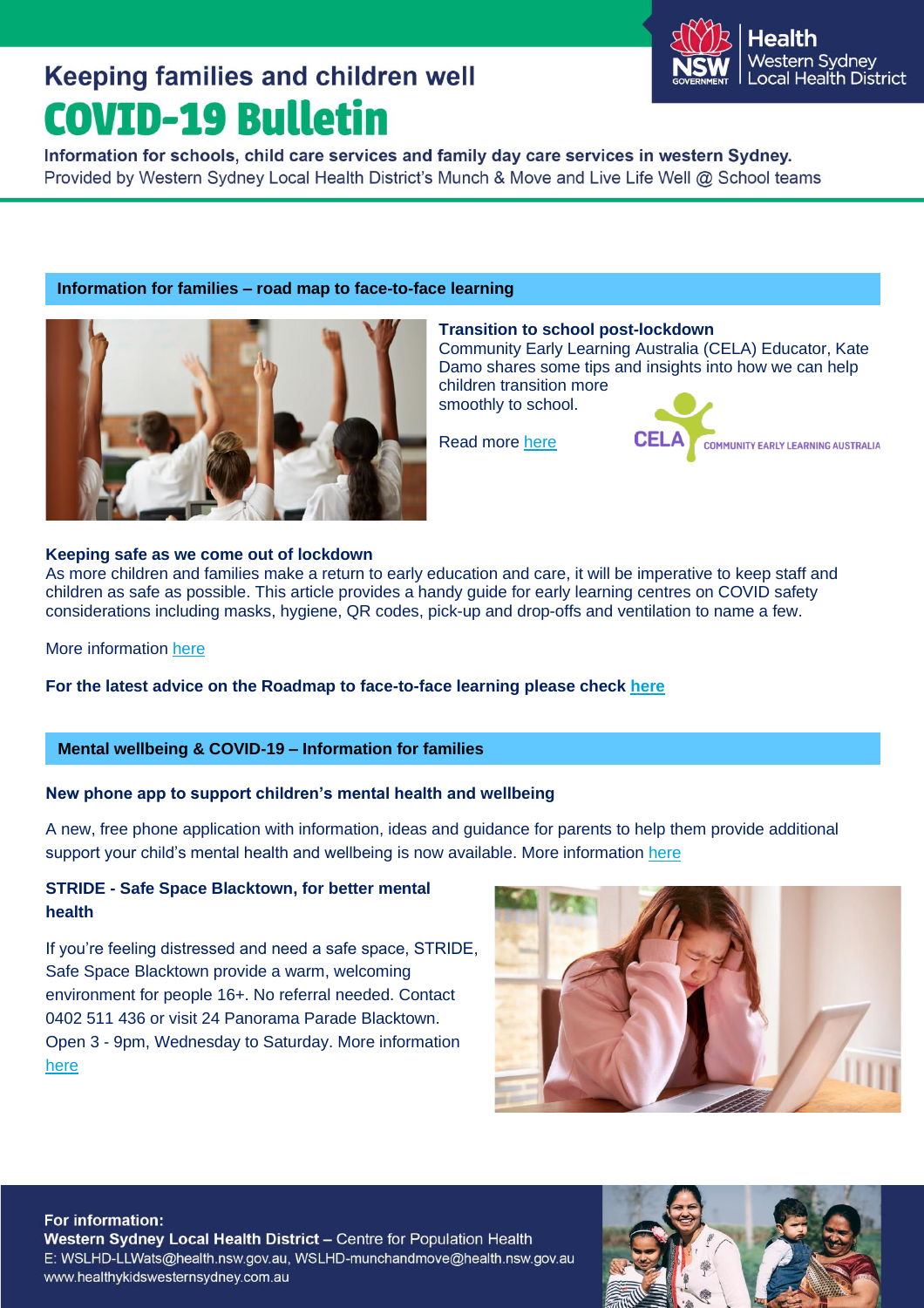

Information for schools, child care services and family day care services in western Sydney. Provided by Western Sydney Local Health District's Munch & Move and Live Life Well @ School teams

### **Online space for students in Western Sydney to come together and feel supported**

- **HSC & Beyond:** A space for HSC students to come together and feel supported.
	- o Every Tuesday 3.30 4.30pm
	- o Every Thursday 12 1pm
- **Connected**: A space for young people to discuss ways to stay connected amidst the pandemic.
	- o Every Wednesday 3.30 4.30pm
	- o Every Friday 12 1pm

To join: phone Redbank House on (02) 8890 6577, ask for Carly Boaler or Shameel Faizal or email, [carly.boaler@health.nsw.gov.au](mailto:carly.boaler@health.nsw.gov.au) or [shameel.faizal@health.nsw.gov.au.](mailto:shameel.faizal@health.nsw.gov.au)



#### **New resources**

In language COVID-19 print and web resources available [here.](https://www.health.nsw.gov.au/Infectious/covid-19/Pages/resources.aspx) You can search resources by language [here.](https://www.health.nsw.gov.au/Infectious/covid-19/Pages/languages.aspx)

#### Updated and new resources:

- [Advice for a confirmed case](https://www.health.nsw.gov.au/Infectious/factsheets/Pages/advice-for-confirmed.aspx)
- [Advice for close contact \(non-household\)](https://www.health.nsw.gov.au/Infectious/factsheets/Pages/advice-for-contacts.aspx)
- [Advice for close contact \(Household\)](https://www.health.nsw.gov.au/Infectious/factsheets/Pages/household-contacts.aspx)
- [Advice for casual contact](https://www.health.nsw.gov.au/Infectious/factsheets/Pages/covid-19-casual-contact.aspx)
- [Advice for parents and carers of people who need to be isolated](https://www.health.nsw.gov.au/Infectious/covid-19/Pages/isolation-advice-for-parents-and-carers.aspx)
- [Release and recovery from COVID-19](https://www.health.nsw.gov.au/Infectious/factsheets/Pages/recovery.aspx)
- [COVID-19 Advice for tradespeople working in residential premises](https://www.health.nsw.gov.au/Infectious/covid-19/Publications/advice-for-tradespeople-factsheet.pdf)
- Additional COVID-19 support for vulnerable and multicultural communities [video,](https://youtu.be/4qMbINWm3SM) [Facebook,](https://www.facebook.com/mhcsnsw/posts/226059652892401) [LinkedIn,](https://www.linkedin.com/posts/mhcsnsw_covid19-multicultural-activity-6848412364459524096-UHJa) [Twitter](https://twitter.com/mhcsnsw/status/1442647459721723908) and [Instagram.](https://www.instagram.com/p/CUWHMflhWgj/)

#### **Healthy@Home**

**Your smoke** harms others

Don't smoke close to home

**NSW** 



Call Wuitline 137848 quit.org.au/coronavirus While we are all spending more time at home, it's important to protect our loved ones from second-hand smoke. Go outside and move away from the home. If you'd like to cut down or quit smoking, contact Quitline for help

More information here:<https://tinyurl.com/smokingduringcovid>

#### For information: